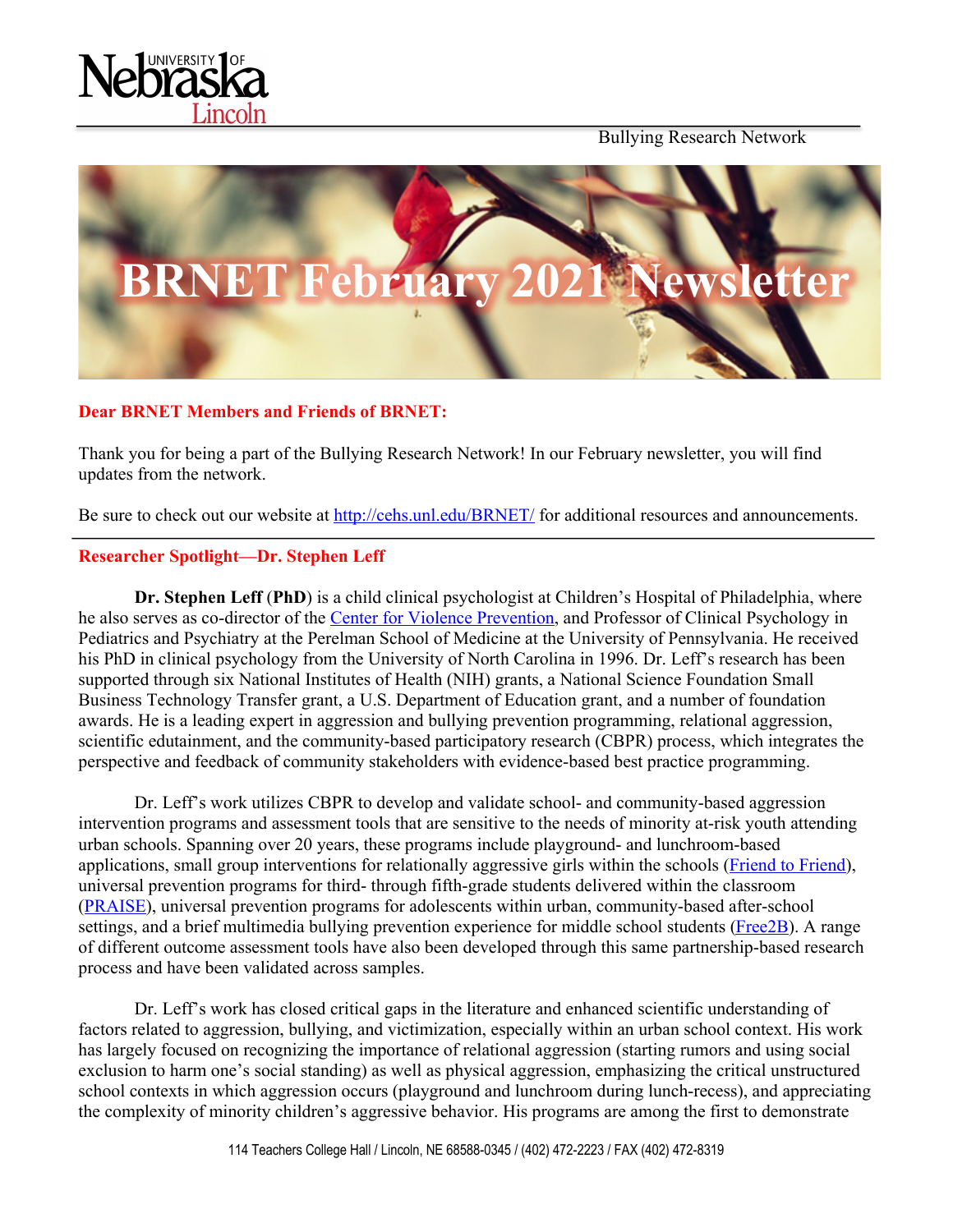reductions in relational aggression and improved social problem solving among high-risk youth in urban school settings, including at one year follow-up. A current 40 school randomized clinical trial led by Dr. Leff includes the testing of the Friend to Friend program through a coaching and training model (e.g., training school counselors and teachers to conduct the program as opposed to research facilitators) which if successful will allow for larger scale dissemination of the program.

Two more recent foci of his work have been to use scientific edutainment, which integrates empirical science with the latest entertainment technology, in order to make educational programming evidence-based, engaging and relevant to youth; and to begin developing a skill-building curriculum related to addressing micro-aggressions with an anti-racism lens for both adults and youth.

#### **Selected Recent Publications**

- **Leff, S.S**., Waasdorp, T.E, Paskewich, B.S., & Winston, F.K. (2021). Scaling and Disseminating Brief Bullying Prevention Programming: Strengths, Challenges, and Considerations*, School Psychology Review*. https://doi.org/10.1080/2372966X.2020.1851612.
- Fu, R., Waasdorp, T.E., Paskewich, B.S., & **Leff, S. S**. (2020). Bullying perpetration among youth: The contributions of child disclosure and parent-teacher connection. *Journal of Family Psychology*.
- **Leff, S.S**., Paskewich, B., & Blum, N. (2020). Exploring Early Childhood Factors as an Avenue to Address Chronic Peer Victimization. *Pediatrics, 145*(5).
- **Leff, S.S**., Waasdorp, T.E., Paskewich, B.S., Bevans, K.B., & Winston, F.K. (2020). The Free2B Multi-Media Bullying Prevention Experience: An Exemplar of Scientific Edutainment. *Frontiers in Psychiatry 11*(679), 1-10. https://doi.org/10.3389/fpsyt.2020.00679.
- Waasdorp, T. E., Monopoli, J., Johnson-Horowitz, Z., & **Leff, S.S**. (2019). Peer Sympathy for Bullied Youth: Individual and Classroom Considerations. *School Psychology Review 48*(3), 193-206.
- **Leff SS**, Paskewich BS, Waasdorp TE, Waanders C, Bevans KB, Jawad AF. (2015). Friend to Friend: A Randomized Trial for Urban African American Relationally Aggressive Girls. *Psychology of Violence*, 5(4), 433-443.
- **Leff SS**, Waasdorp TE, Paskewich, BS. (2016). The Broader Impact of Friend to Friend (F2F): Effects on Teacher-student Relationships, Prosocial Behaviors, and Relationally and Physically Aggressive Behaviors. *Behavior Modification. 40*(4), 589-610.

#### **BRNET New Members!**

BRNET has a current total of 247 members from 25 countries! Welcome to the BRNET, **Dr. Lopez Castro**!

#### **New Friends of BRNET!**

BRNET has a current total of 88 Friends from 6 countries!' Welcome **Chloé Tolmatcheff**!

Please send recommendations for potential BRNET members (i.e., faculty, researchers, and clinicians who are conducting research on bullying or related topics) to Drs. Shelley Hymel, Susan Swearer, or to bullyresearchnet@gmail.com.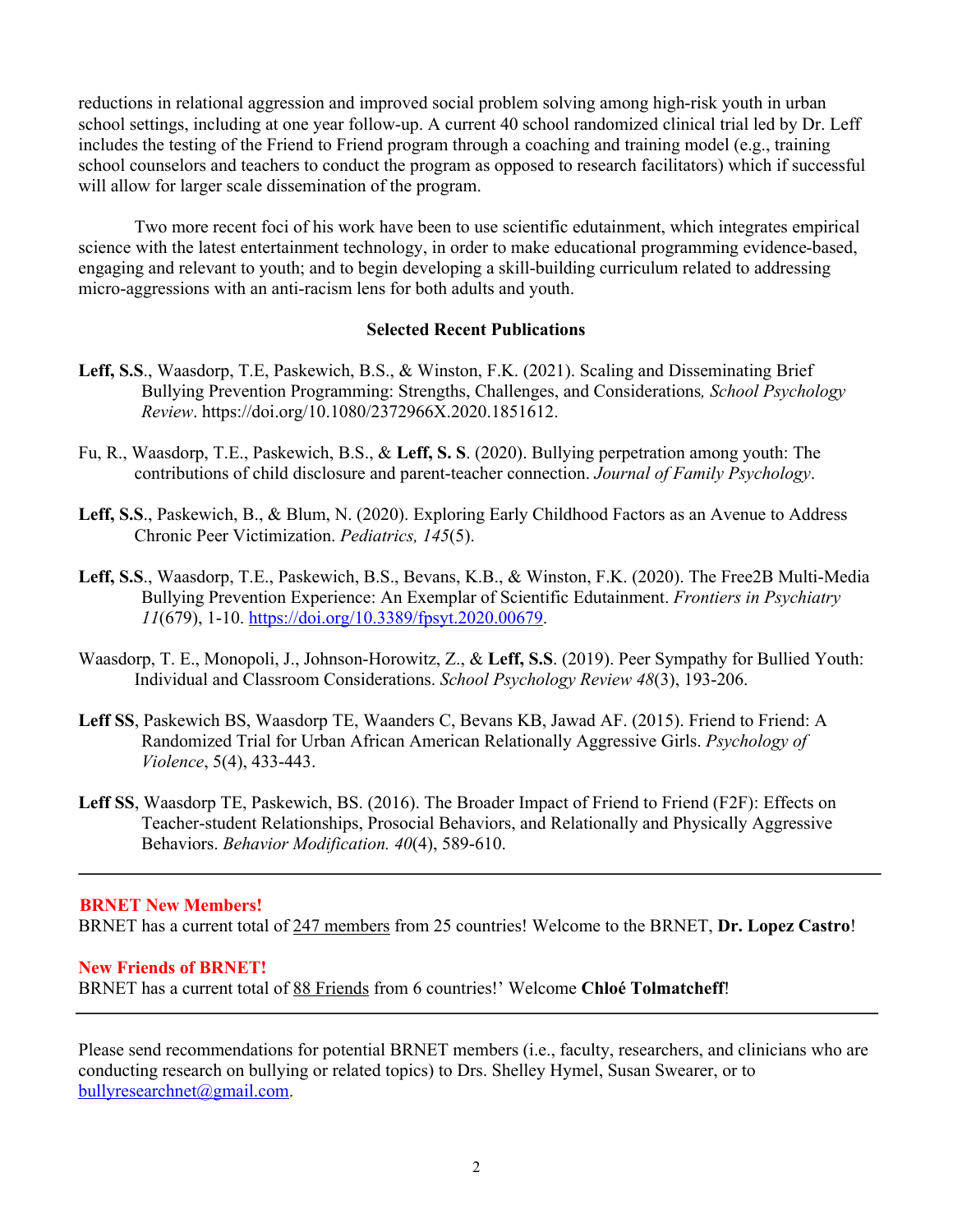*If you have recently joined BRNET and have not yet provided your information, please send the following to bullyresearchnet@gmail.com.*

- 1) contact information that can be posted on the website;
- 2) a brief biography of you and your work;
- 3) a list of current/ongoing projects in this area;
- 4) an annotated bibliography of your work in this area (i.e., full reference plus a few sentences about the work), and;
- 5) relevant web-based links you would like to share.

# **Friends of BRNET**

Friends of BRNET is a group of graduate students, administrators, parents, and individuals who are interested in learning more about the Bullying Research Network. Friends of BRNET receive our monthly e-newsletter. If you are interested in becoming a Friend of BRNET or want to refer someone to Friends of BRNET, please email Alia Noetzel, the BRNET Coordinator, at bullyresearchnet@gmail.com with the following information: name, title, address, and email address.

# **BRNET Member Grant/Funding Announcements**

Receipt of funding facilitates the BRNET mission to conduct interdisciplinary research related to bullying and aggression, with particular attention being paid to the link between basic and applied research. Thus, the BRNET directors are excited to offer members a new opportunity to share grants (and other sources of funding) they have received for their research projects.

Funding varies across countries and is not limited to federal grants. If you are interested in sharing your grants or funding with other BRNET members, please send an abstract of the research funding along with the funding source to  $\frac{bully researchnet(0,2,2)}{bully}$  and we will post the information on our website.

# **BRNET MEMBER ANNOUNCEMENTS**

#### **(1) World Anti-Bullying Forum—Abstract Submissions Welcome for Consideration**

The World Anti-Bullying Forum is an international and multidisciplinary forum whose purpose is to broaden our understanding of bullying, harassment, discrimination, ostracism, and other forms of violence among and against children and youth. The forum is a setting for multidisciplinary and cross-level dialogues, panels and meetings aimed at improving our understanding of bullying in all settings where children spend time and the efforts to stop and prevent it. The World Anti-Bullying Forum invites perspectives from different disciplines and areas such as (but not limited to) developmental and social psychology, sociology, social anthropology, education, gender studies, media studies, social work, health sciences, public health, childhood studies, political science, philosophy, and criminology. The World Anti-Bullying Forum also provides a platform for researchers and practitioners to present and discuss bullying in relation to societal and educational issues such as equality and equity, social emotional learning, rights and responsibilities, school climate, inclusion, exclusion, identity-based discrimination, etc.

If research-based knowledge is shared among those who work with and for children, and those who influence children's living conditions, we have a better chance of effective bullying prevention. Therefore, the World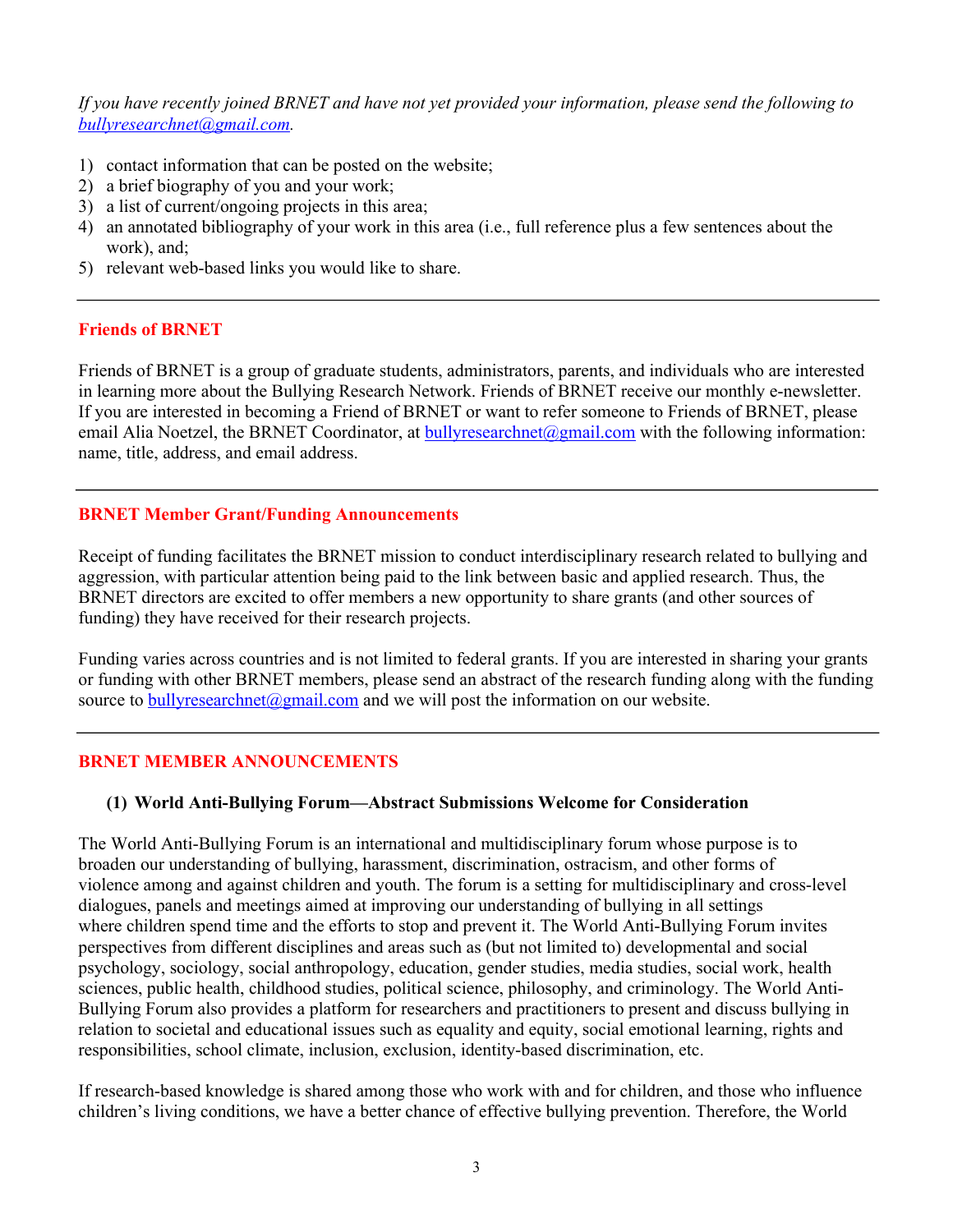Anti-Bullying Forum is a place for dialogue among researchers, practitioners, stakeholders and decision makers.

- Call for Abstracts Opens: February 8, 2021
- Abstract Submission Deadline: April 11, 2021
- Notification of Abstract Review Outcome: Mid May, 2021
- Opening of registration: April 1, 2021
- Deadline for accepted authors to register: June 14, 2021
- Forum dates: November 1-3, 2021

In the light of the continued uncertainty surrounding the Covid-19 situation we are planning to host a hybrid (physical and digital) conference. We are closely following the development. The safety and wellbeing of all conference participants is our topmost priority. All authors of accepted abstracts will be contacted regarding physical or digital participation. Please see attached PDF for further information.

# **(2) Special Issue of the International Journal of Environmental Research and Public Health**

The Special Issue in the International Journal of Environmental Research and Public Health (IJERPH) will focus on cyberbullying from a lifespan perspective. The Guest Editors (Dr. Peter Smith, Professor Jorge Varela, and Dr. Christopher Barlett) welcome contributions on internet aggression generally – that is, they are not too concerned about distinctions between cyberbullying, cyber aggression, internet abuse, etc., although it is important that any empirical study make it very clear what exactly is being measured.

They are seeking to have a clear developmental perspective in this Special Issue. Contributions might be with populations outside of the school age range, for example, in colleges, workplaces, clubs, or other adult venues. Alternatively, they might be in school-aged populations, but only if developmental changes are a major part of the analysis and discussion. We will not be looking for articles on cyberbullying in school-aged children that do not have a strong developmental perspective.

Please see attached PDF for more information.

# **(3) Special Issue of the Journal of Family Violence**

Family violence and youth violence have received a significant amount of research attention over the years. A large body of research findings has substantiated a significant association between experiences in family violence, such as maltreatment and exposure to parental violence, and youth violence, such as bullying, fighting, dating violence, gang violence. In honor of the late Dr. Anna Costanza Baldry, this special issue brings together scholars from a variety of disciplines (psychology, criminal justice, social work, and health science) to explore how family violence and youth violence are interrelated.

BRNET members Drs. Hong & Espelage are guest editors of this special issue. More information can be found here: https://link.springer.com/article/10.1007/s10896-020-00197-7.

# **(4) Virtual Colloquium: The Role of Teachers in Reducing Bullying in Schools**

The Alberti Center is offering a colloquium on **Thursday, February 18th** from 11:30 am-12:45pm EST and will feature Drs. Sheri Bauman and Jina Yoon presenting on the Role of Teachers in Reducing Bullying in Schools. This presentation will address teacher influences on students' peer victimization (both perpetration and victimization) and defending behaviors, based on existing literature. The presenters propose that overall teaching practices and relationships with students contribute to individual students' social behaviors and to the classroom ecology, and that positive teaching practices are the mechanism that influences peer victimization